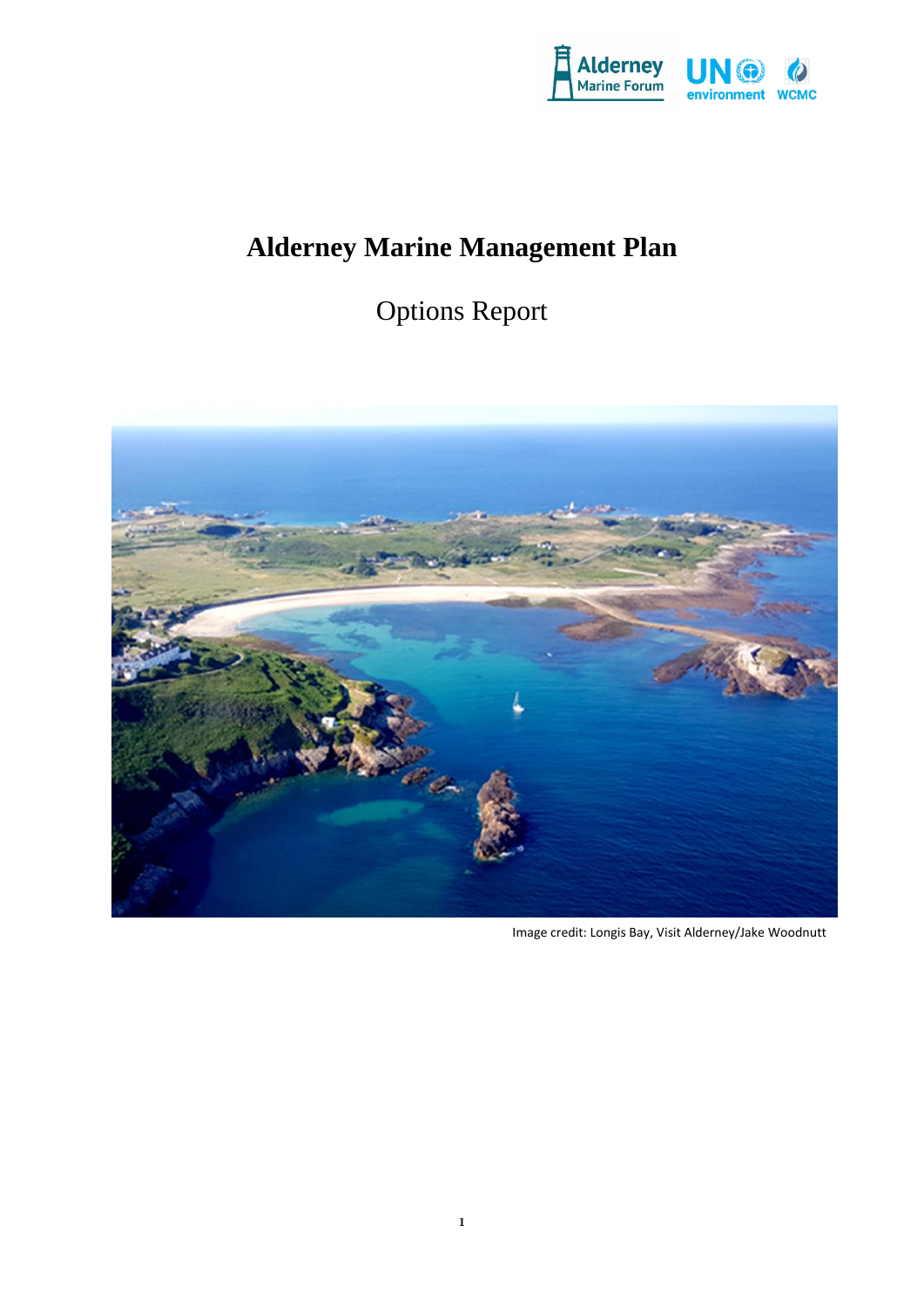

## **1. INTRODUCTION**

Alderney is the third largest and most northerly of the Channel Islands. It is a British Crown dependency and part of the Bailiwick of Guernsey. The island is five kilometres (3.5 miles) in length and three kilometres (1.5 miles) at its widest point, and is home to a population of approximately 2,000 people. The island is a relaxing and friendly place that appeals to residents and visitors alike. The waters out to 3 nautical miles are owned and managed by the States of Alderney and contribute significantly to Alderney's culture and heritage. The waters provide social, economic and environmental benefits to the island, including fishing, recreation, heritage, tourism, and conservation, for which there is likely to be increasing demand in future. Alderney's west coast and Burhou island are designated as internationally important wetlands under the Ramsar Convention.

Despite the importance of marine resources to Alderney's economy, there has traditionally been little formal marine management outside of that related to fishing and maritime safety. There has been limited communication between marine stakeholders and no cross-sectoral or coordinated marine management activities. The States of Alderney aspires to ensure the long term sustainable management of Alderney's marine environment and the communities and businesses that rely upon it. The need for a marine management plan is particularly pressing at the present time as Alderney is facing multiple challenges, including a potential extension to its territorial sea from 3 to 12 nautical miles, likely changes in fisheries regulations resulting from the UK's exit from the European Union, the ambition to benefit from Alderney's tidal marine renewable resources, and the increasing recognition that the day-to-day demands placed on Alderney's marine resources requires coordinated management.

In order to support the management of Alderney's waters, the **Alderney Marine Forum** was established. This is a group of marine stakeholders with a shared interest in the management of Alderney's waters. It is community-led initiative supported by the States of Alderney which provides a neutral space in which to discuss all matters related to Alderney's waters, from strategic long-term considerations to day-to-day pragmatic management arrangements.

The Alderney Marine Forum has the aim to:

 Provide a neutral communication platform for the discussion of all matters related to Alderney's marine environment and improve coordination between interested individuals, groups or organisations on a variety of marine-related matters.

The Alderney Marine Forum has its own **website** [\(http://www.alderneymarineforum.com\)](http://www.alderneymarineforum.com/) which aims to provide a communication platform through which members of the Alderney community can access shared documents, contact Forum members, and raise any issues or concerns about Alderney's waters. The full terms of reference of the Alderney Marine Forum are presented in Annex 1.

#### **2. DEVELOPMENT OF THE ALDERNEY MARINE PLAN**

The process to develop the Alderney Marine Plan was led by the Alderney Marine Forum and embedded in the Alderney community. The development of the Alderney Marine Plan was undertaken through the community engagement process presented in Figure 1. The Alderney Marine Forum was responsible for the oversight of the entire community engagement process and overall plan development process. The community groups included in the engagement process and the method of engagement used are presented in Table 1.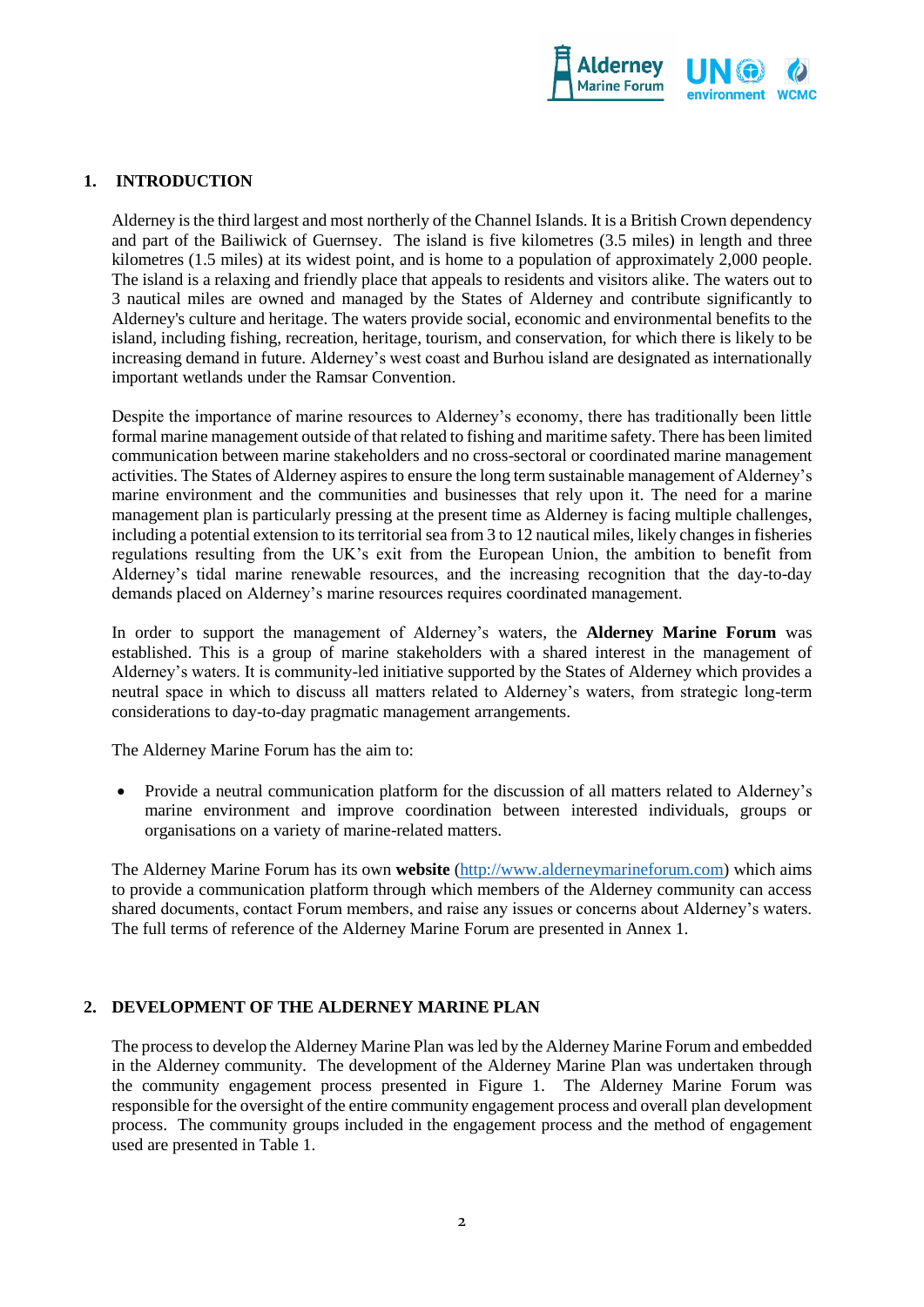



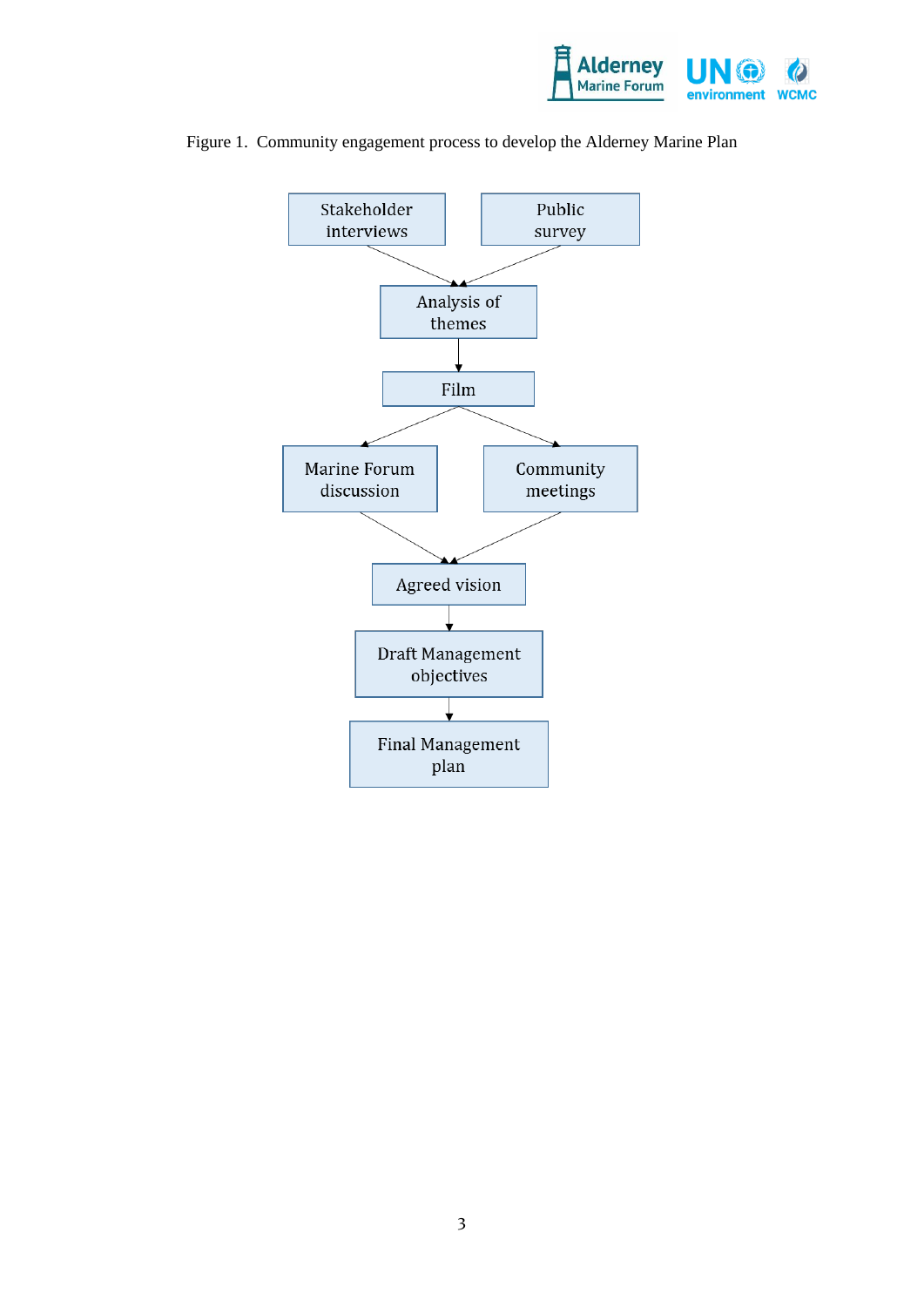

| Engagement method | Group                              |
|-------------------|------------------------------------|
| 1-1 interviews    | Businesses and other organisations |
|                   | Regulatory organisations           |
|                   | States representatives             |
| Public survey     | Alderney residents                 |
|                   | Alderney visitors                  |

#### Table 1. Method of engagement of each community group

The Marine Management Plan development process was launched via the release of a media statement and the postage of a survey to Alderney residents in February 2017. The survey was designed to determine the public attitude to, engagement with, and ambitions for the waters around Alderney. This was complimented by 1-1 interviews with key stakeholders who were either reliant upon, or are actively engaged in, the management of the waters around Alderney. The 1-1 interviews were videoed and edited into a short film to ensure the views of all interviewees were transparently available to all other stakeholders and the public. The film was launched at a community meeting on  $11<sup>th</sup>$  July 2017 at which the wider community were invited to discuss the management of Alderney's waters. The film also provided an important focus for discussion of the management priorities for Alderney's waters.

## **2.1 Public survey**

In order to obtain an insight into the attitude to, engagement with, and ambitions for the waters around Alderney held by Alderney residents and visitors, a public survey was undertaken. The survey contained questions about how people use Alderney's coast and sea, how people perceive the importance of the sea to Alderney, and their priorities for the future management of Alderney's waters. The survey also collected information about the demographic character survey respondents. The survey contained a mix of question types and did not require respondents to identify themselves. A copy of the survey is presented in Annex 2. The launch of the survey was accompanied by a media campaign to raise awareness of the survey and encourage responses, which included local newspaper articles, radio interviews, and social media (specifically through Facebook and Twitter). The public survey was delivered through three main channels in order to capture responses from as wide a range of people as possible:

- 1) **Household delivery**. A survey was delivered to every household on Alderney during February 2017. Respondents were asked to return their completed surveys to either Island Hall or Harbour Office.
- 2) **Online**. The survey was made available via the online survey platform Survey Monkey. This enabled the survey to be linked to the Alderney Marie Forum website and disseminated via Facebook and Twitter. The online delivery of the survey enabled people not based on Alderney (particularly visitors) to feed into the marine plan.
- 3) **On street**. In order to provide an opportunity for people to talk through their answers, several days of on-street survey were conducted.

# **2.3 Key stakeholder interviews**

Short interviews with key stakeholders identified by the Alderney Marine Forum were undertaken. These interviews focused on the current role of interviewees, their views on the management of Alderney's waters, and their views about how future changes might affect their work. All interviews gave their consent for the interviews to be video recorded. The list of people interviewed is presented in Table 2.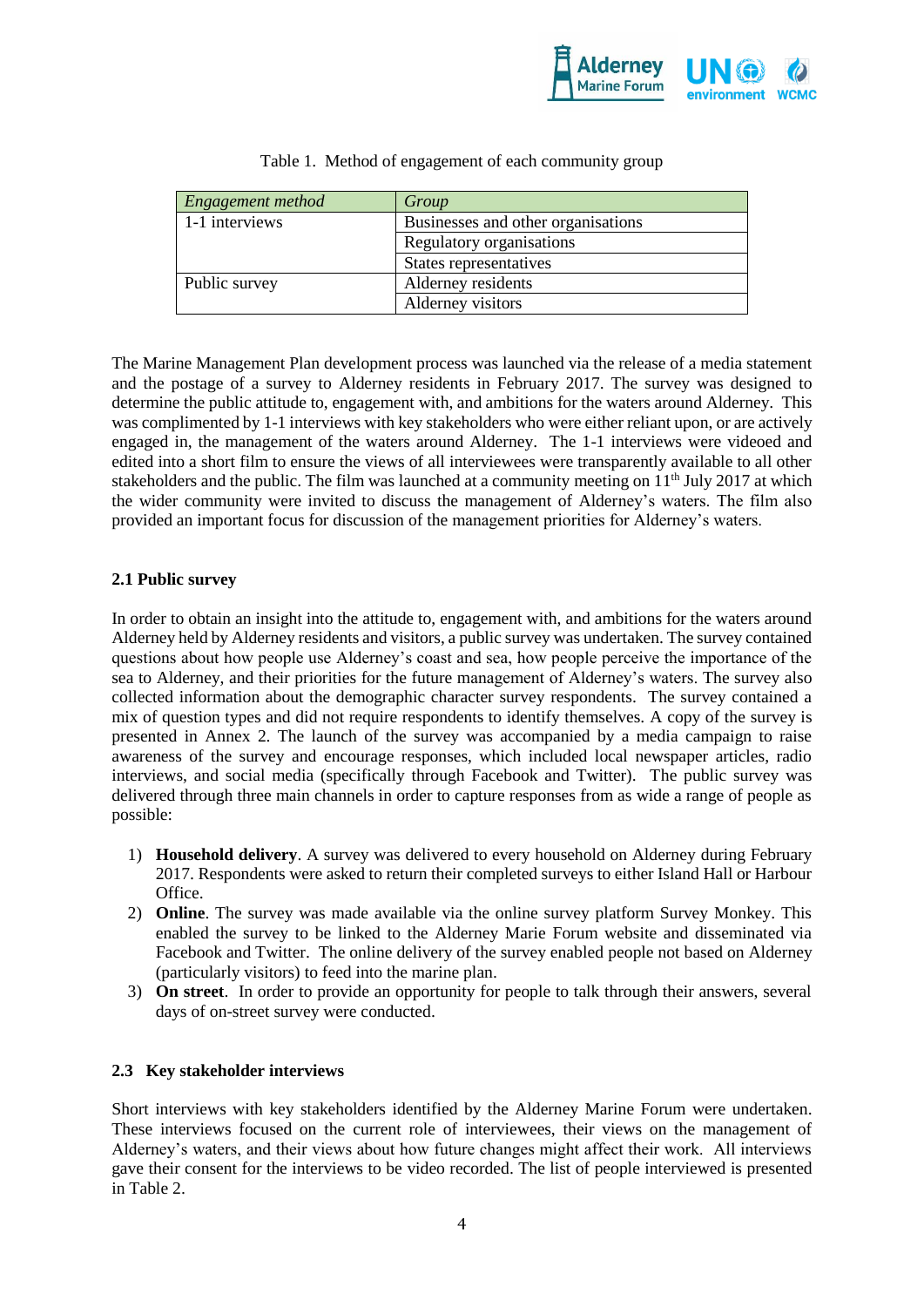

| <b>Interviewee</b>      | <b>Organisation</b>                         |
|-------------------------|---------------------------------------------|
| Dave Mc Allister        | Fish monger / RNLI                          |
| Mark Harding            | The Leisure Anglers Alderney Angling        |
| Mark Gaudion            | <b>Harbour Master</b>                       |
| Nigel Clarke            | <b>Alderney Sailing Club</b>                |
| Mel Broadhurst          | Alderney Wildlife Trust                     |
| Roland Gauvain          | Alderney Wildlife Trust                     |
| Abbie Ferrar            | <b>Alderney Wildlife Trust</b>              |
| Declan Gaudion          | <b>Alderney Renewable Energy</b>            |
| Tony Haywood            | <b>Chamber of Commerce</b>                  |
| Helene Turner           | Visit Alderney                              |
| Mike Harrison           | <b>Alderney Maritime Trust</b>              |
| <b>Bruno Kay Mouat</b>  | <b>Alderney Shipping</b>                    |
| <b>Victor Brownlees</b> | <b>States of Alderney</b>                   |
| <b>Stuart Trought</b>   | President, States of Alderney               |
| Jo Reeve                | <b>External Affairs, States of Guernsey</b> |

# Table 2. Participants in the key stakeholder interviews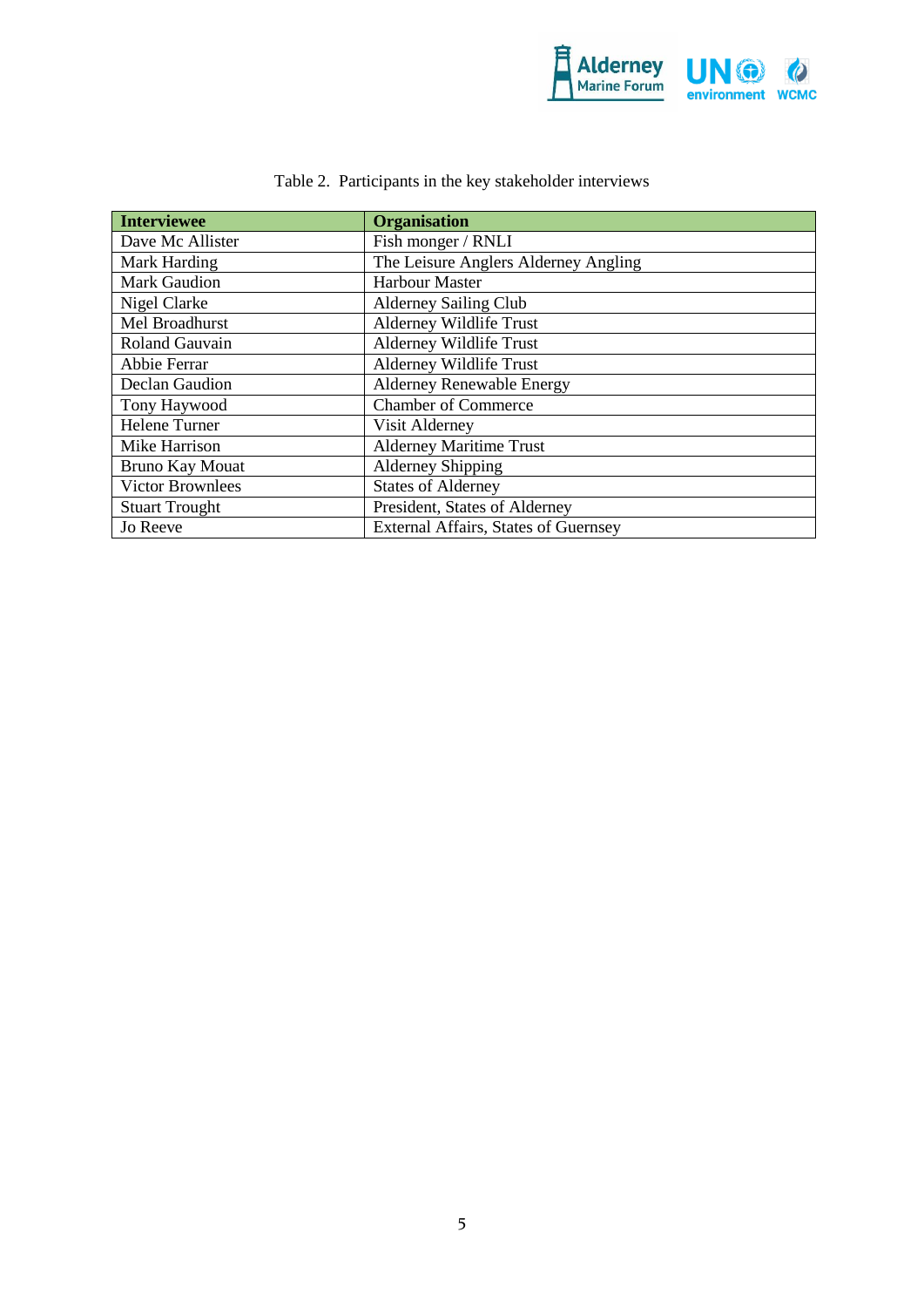

## **3. COMMUNITY ENGAGEMENT STRATEGY RESULTS**

#### **3.1 Public survey results**

#### *3.1.1 Survey respondents*

A total of 136 completed surveys were received, of which 60% were completed by people aged over 65 years old, with only 3% of responses from people aged 18-34 years. Of the remaining respondents, 4% were aged 35-44, 8% were aged 45-54, and 24% were aged 55-64 years. There was a roughly even distribution between male (49%) and female (51%) respondents. Following feedback from the community meeting in July 2017, representatives from Alderney Wildlife Trust and Alderney Sailing Club also engaged with local school children and a further 25 surveys were returned outside of the initial survey period.

#### *3.1.2 Involvement in marine activities*

The most popular marine activities undertaken by survey respondents across all age groups were: looking at the sea (96%), relaxing (88%), bird watching (67%), visiting the sea for inspiration (67%), swimming (57%), using the sea for transport (56%), and marine mammal watching (45%). Other activities, although known to be relatively popular on the island, such as recreational fishing, sailing, scuba diving, snorkelling, and kayaking/paddle boarding, were not undertaken to any great extent by survey respondents. Marine conservation and marine-mammal watching activities were found to be undertaken predominantly by respondents aged over 55 years.

#### *3.1.3 Role of the sea in quality of life and livelihood*

The sea around Alderney was identified as being either important or very important to the quality of life of 97% of survey respondents, as shown in Figure 2. This finding applied across male and female respondents and respondents over 45 years old, although the proportion of respondents noting the sea as very important decreased slightly with age. In contrast, only 36% of respondents rated the sea as either important or very important to their livelihood. This suggests that most respondents view the sea as a contributor to their quality of life via aesthetic and recreational pathways, rather than through economic reliance. Given that the survey respondent profile was skewed towards older groups, it is possible that many respondents were retired and that the economic reliance on the sea of younger people was under-reported.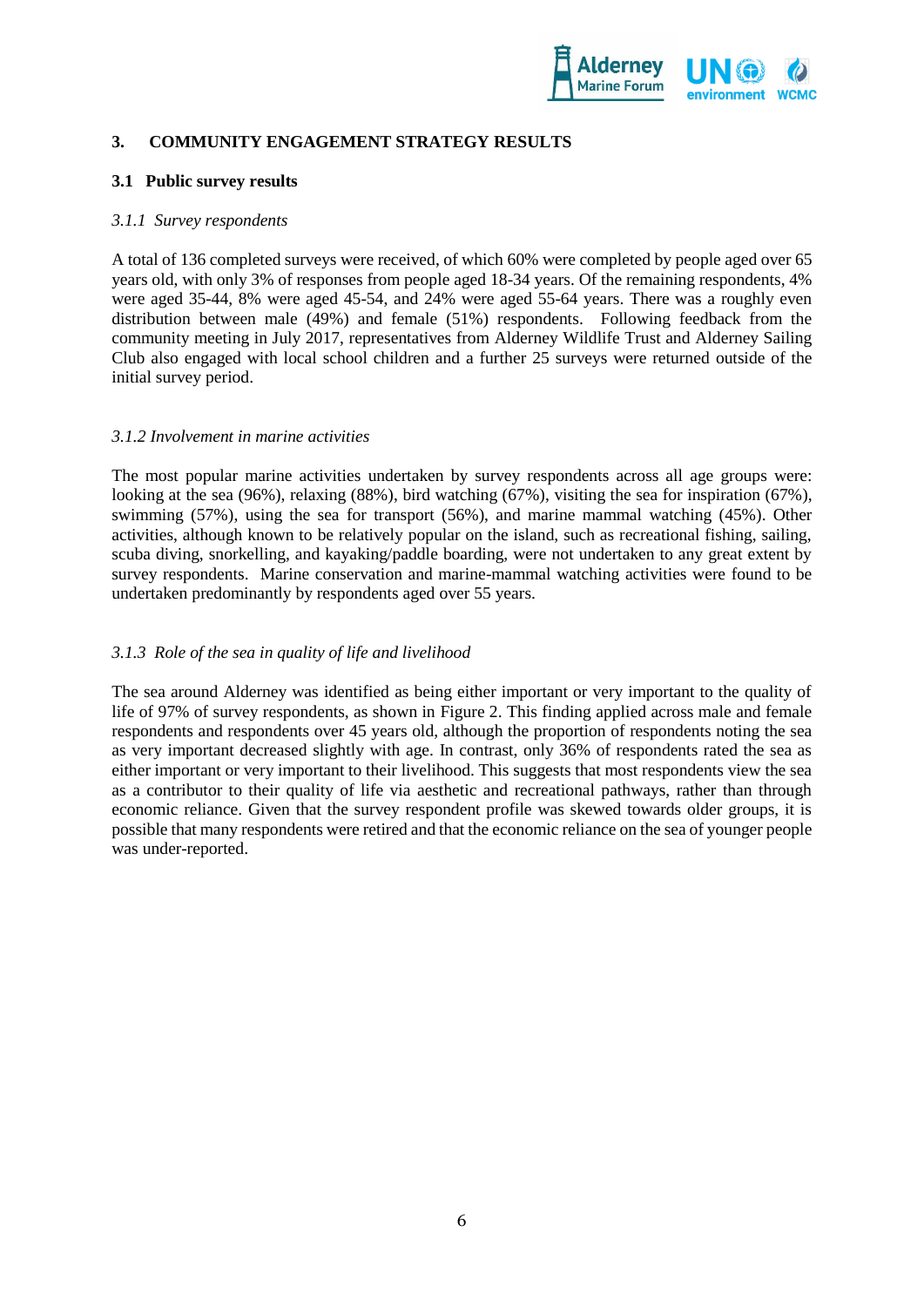

# Figure 2 The percentage of respondents rating the sea around Alderney as important and very important to their livelihood and quality of life



#### *3.1.4 The meaning of the sea around Alderney*

Respondents were asked to identify three words what best described what the coast and sea around Alderney meant to them. The open responses were grouped into the categories presented in Figure 3. The words selected by respondents were generally very positive, with the most popular words selected reflecting ideas of attractiveness, peacefulness and inspiration. Other words were rather descriptive and related to characteristics of the environment. Very few words related to the use made of the coast and sea around Alderney, but there was a surprising emphasis on danger. In summary, the perception of the coast and sea amongst survey respondents was that it is a beautiful, unique and challenging environment.



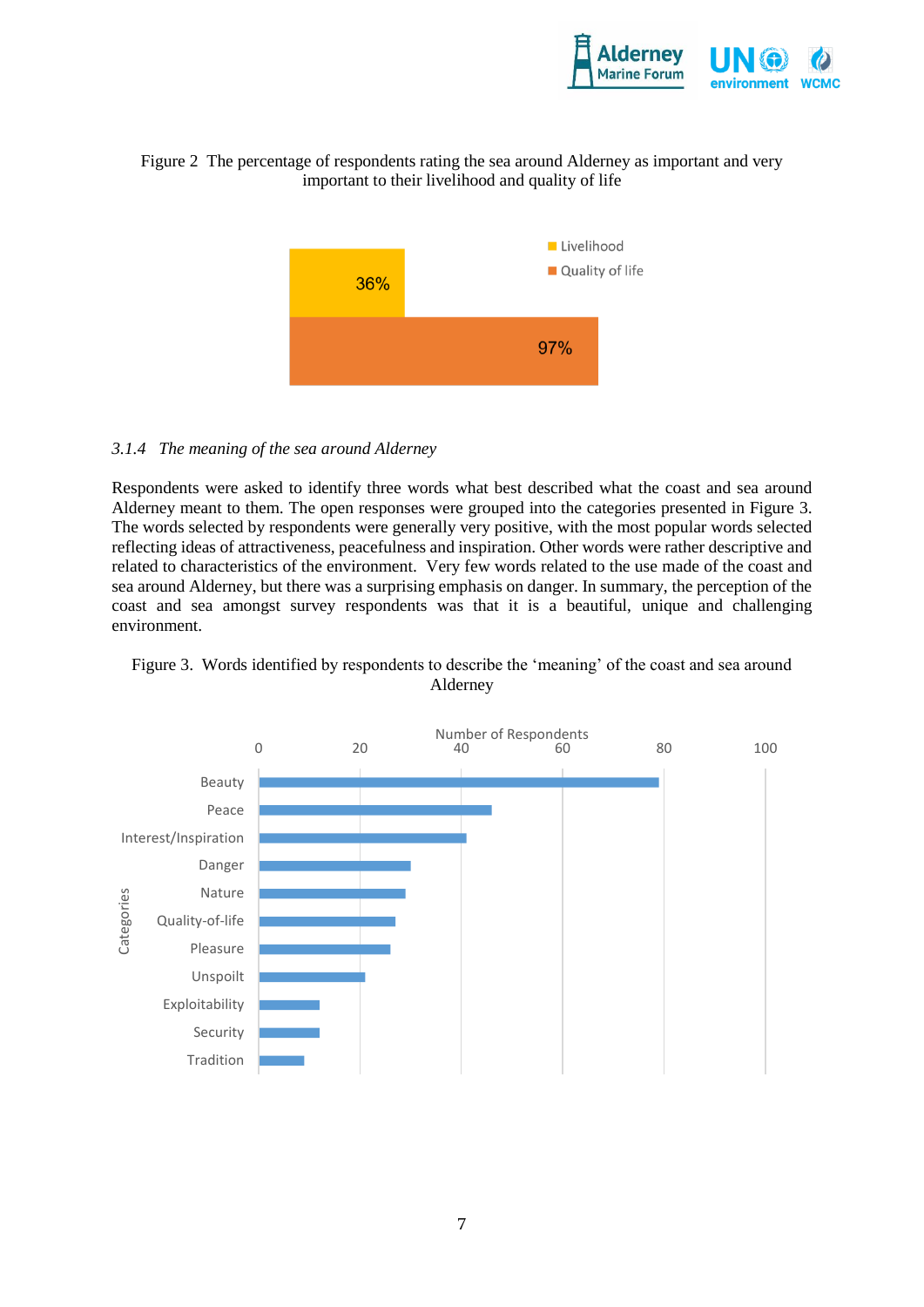

### *3.1.5 Public priorities for the management of Alderney's coast and sea*

Public priorities expressed by survey respondents for the marine and coastal management on Alderney in the next 10-15 years are presented in Figure 4. Survey respondents were asked to select three priorities from a list of ten. The most commonly cited priorities were improved marine transport links, environmental protection and jobs and employment for island residents.



# Figure 4. Priorities identified for Alderney's coastal and marine management in the next 10-15 years

Number of Respondents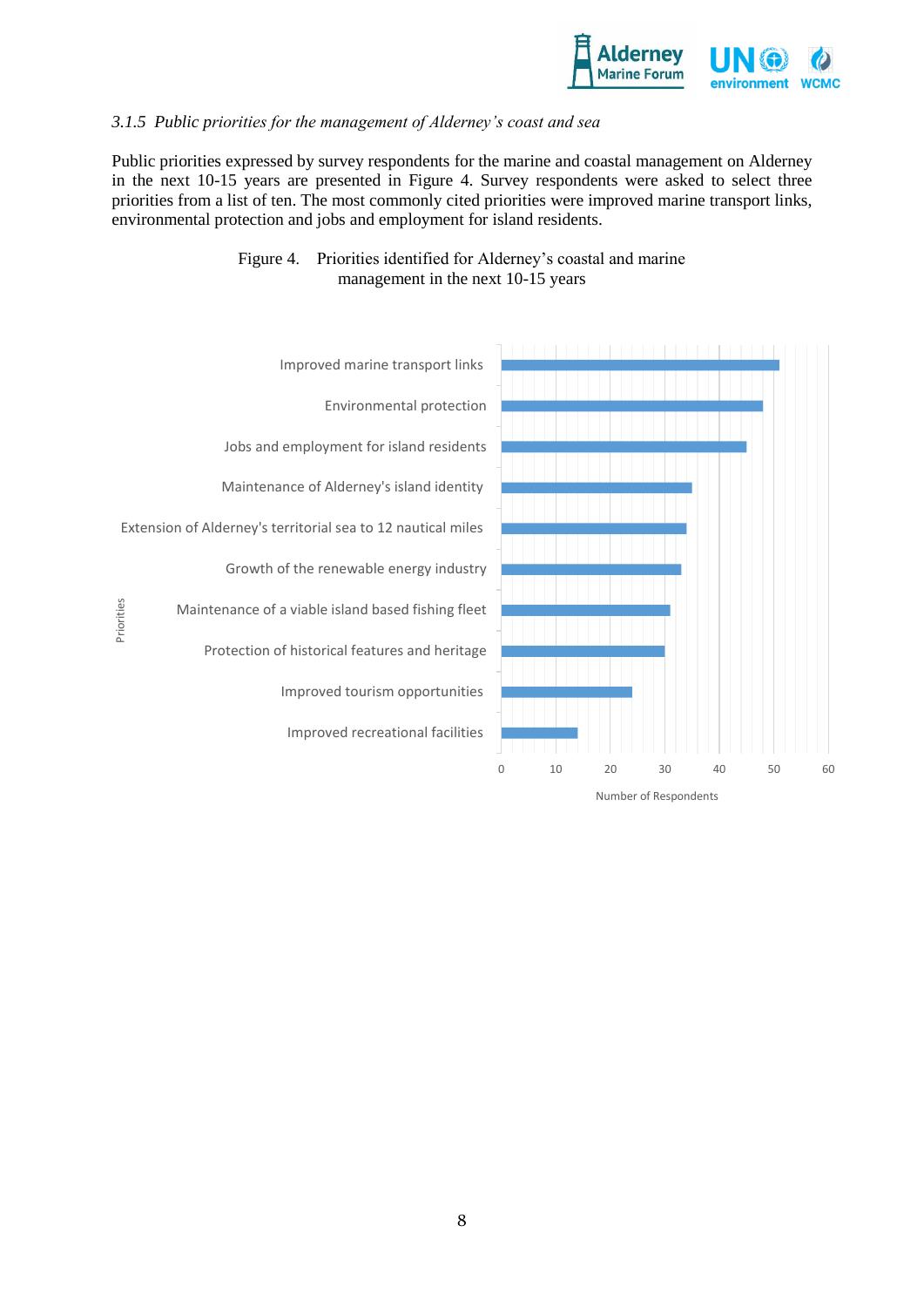

#### *3.1.6 Desirable improvements to Alderney's marine and coastal management*

Survey respondents identified a wide range of desirable improvements to current marine and coastal management practices. The responses to this open-ended question were categorised into coherent groups, as presented in Figure 5.





The most commonly suggested management changes related to the removal of waste and litter from Alderney's beaches. The second most common answer was to do nothing at all as respondents felt happy with the current management measures in place around Alderney's coast and sea. General improvements to, and maintenance of, the harbour was a common desirable management change for respondents, with specific support for the construction of a marina, the provision of more pontoons at the harbour, and the regular clearance of seaweed from the harbour area. Notable additional comments included:

- "We all agree the sea is stunning at all states of tide. If we look after the sea, the sea will look after us. Keep it clean and do not take more than we need".
- "The coast is one of the most beautiful I know we should protect it for the future".
- "People only care and maintain things which they perceive as having a use to them. Therefore coast and sea providing employment in any form would encourage tactful management of the sea and coasts resources".

When asked what would **encourage more use of the coast and sea** around Alderney, the most common answer was categorised as 'improvements to and expansion of ferry services' (15%). This mainly related to practical transport links on and off the island. Physical access to the coast was highlighted as requiring improvement (13%) by respondents. Other suggested improvements included public toilets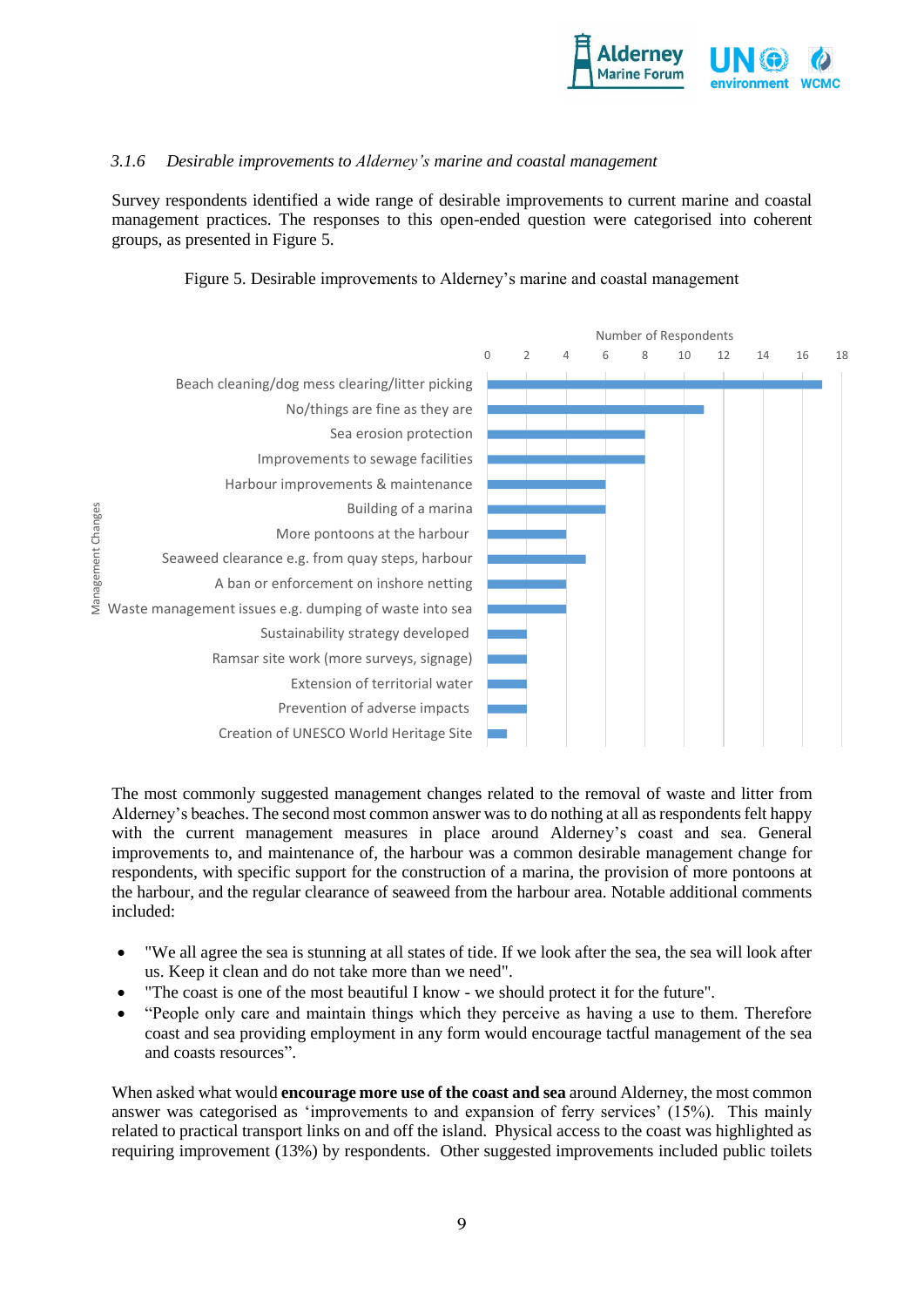

and 'built-in' recreational facilities such as a BBQs. The construction of a marina also featured relatively prominently amongst responses (3%).

#### **3.2 Key stakeholder interview results**

A total of 15 key stakeholder interviews were conducted with people holding a direct role or interest in the management or use of Alderney's marine environment. A full list of the questions asked during the interview are presented in Annex 3. The purpose of the interviews was to gain insight into the day-today roles and responsibilities of key marine stakeholders, identify their areas of concern and areas of opportunity that could be realised through the Alderney marine management plan.

All interviews were either filmed or audio recorded. These were collated and analysed to identify common themes and trends. In order to communicate the results of the community engagement in a more compelling and engaging manner, a short film was produced that presented representative views from the 1-1 interviews. The use of film as part of a management plan process has been proven elsewhere to promote transparent engagement in the planning process and build trust in the outcomes. It also provides a strong legacy that can be used as a basis to show how the marine management process has moved marine management forward. The film 'Changing tides: Marine priorities for the sea around Alderney' was screened at a community meeting hosted by the Alderney Marine Forum at Island Hall and is now available to via YouTub[e here.](https://www.youtube.com/watch?v=SKwSEHMeBjE&feature=youtu.be)

From the interviews, it is clear that most marine stakeholders have experienced considerable change in how they undertake their activities in recent years. This included increased use of new technology, a sense of more regulation, increasingly insecure funding and income sources, and increased uncertainties in the future for their sector. The uncertainties facing marine stakeholders are largely arising from decisions outside their control, including the implications of Brexit (particularly implications for tourism and fishing regulation), whether or not the FAB link will go ahead (particularly implications for recreation and fishing), and whether or not the extension to the Territorial Waters will go ahead (particularly implications for public safety, renewable energy, and fishing).

A dominant challenge identified from the interviews was the perceived to be inadequate marine facilities and infrastructure. This primarily related to harbour facilities, transport, and access to the sea. The desire for a marina to support the tourism and recreational sailing sectors was a commonly identified potential improvement to the current management of the Alderney's coast and sea. From the perspective of stakeholders who depended upon income from visitors, improved branding and promotion of the island was seen as important. The need for the island to project an image that encouraged visitors was identified by almost half of all interviewees.

Interestingly, a number of individuals have stated that they would make no changes or that they did not know how they might change Alderney's marine management. In some cases, interviewees commented that this was due to a lack of awareness of current management measures. There was also a sense amongst many interviewees that increased awareness and understanding of the importance of, and reliance upon, the sea for Alderney residents was important to ensuring both adequate protection of the marine environment and support for marine-reliant businesses.

Interviewees provided over 20 priorities for the marine plan. However, the need to improve knowledge and understanding of the sea amongst island visitors and residents, improvements to the island's marine infrastructure and facilities, and the increased use of area-based designations were the dominant priorities. The issue identified as most likely to affect the activities of key marine stakeholders was future coastal developments and the expansion of renewable energy generation. This latter point was not related to the FAB link, but to the likely exclusion of certain marine activities from areas in which turbines would be located.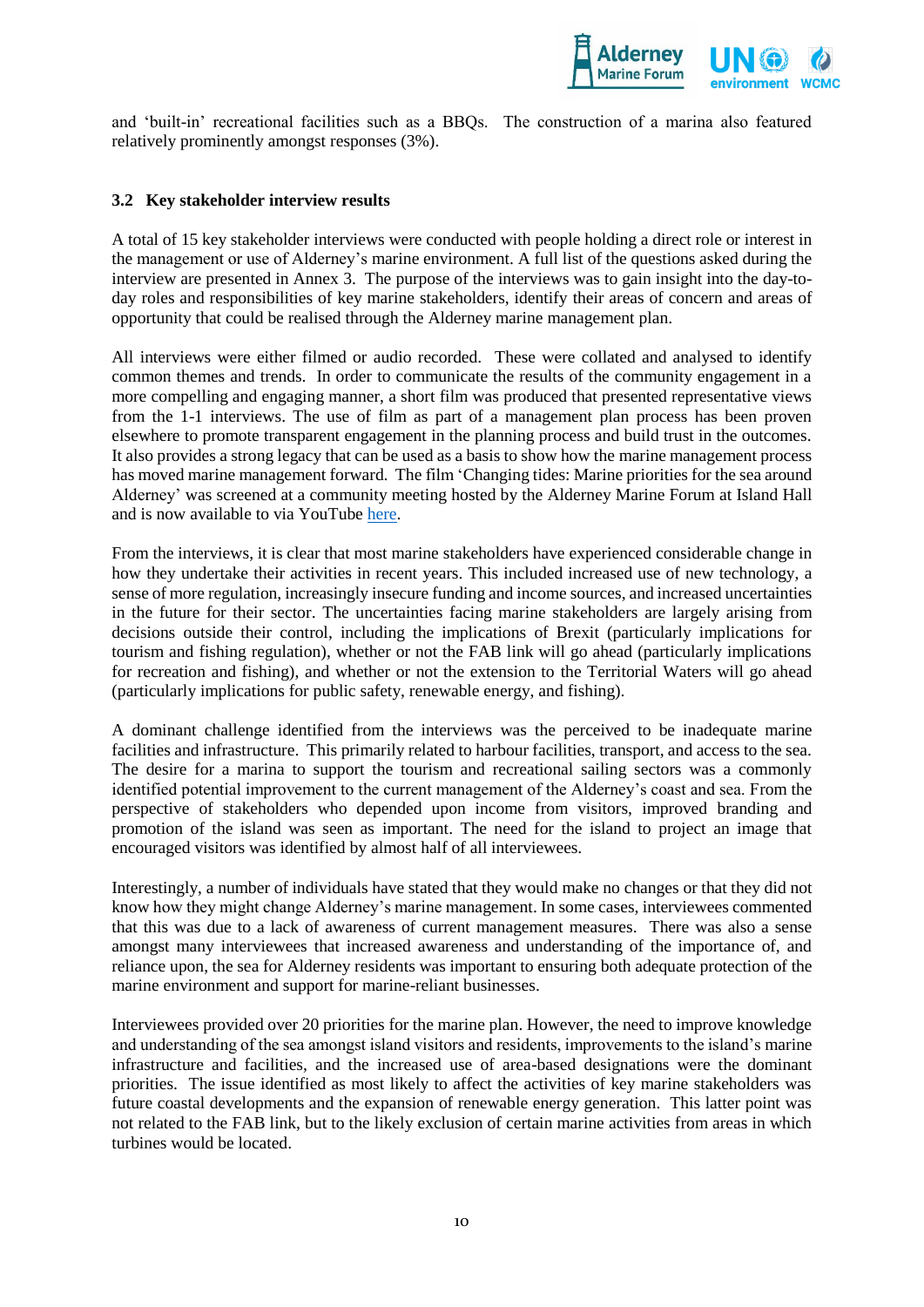

#### **3.3 Summary of the community engagement strategy results**

#### **The sea around Alderney underpins multiple economic sectors**

The community engagement strategy revealed that multiple marine and land-based economic sectors rely on the marine environment. These include fisheries, renewable energy, tourism, recreation, heritage and conservation. There was strong agreement for the need to protect Alderney's special environment and use it as a focus for marketing to attract visitors and branding for Alderney sourced produce, particularly seafood. It was noted that although the public survey showed most respondents considered the island's marine environment to be excellent, others raised the issues of raw sewage disposal and glass disposal directly into the sea as difficult to justify.

#### **There are multiple uncertainties about the future**

The complex issues of EU exit, possible extension of Alderney's territorial sea, and the uncertainty over the FAB link create significant uncertainties for marine stakeholders, but also potential opportunities – particularly the extension to the territorial sea. Yet, from the stakeholder interviews, it is clear that the decision process to resolve these questions is unlikely to involve Alderney stakeholders in a substantial way. As such, the management measures with the Alderney marine plan needs to be adaptable to a wide range of 'futures'.

#### **The sea needs to be managed with the same importance as land**

The public survey revealed that the sea is important to the quality of life of most islanders and underpins many aspects of the island's economy, and is a unique branding point for Alderney. Yet, the formalisation of the marine management infrastructure is very limited. The Alderney Marine Forum provides a communication platform for marine stakeholders and this marine management plan draws together management priorities and action. However, a key theme drawn from the community engagement strategy was the need to professionalise marine management and place on the same footing as land planning and management. This would allow Alderney to take advantage of emergent economic opportunities, such as scuba and free diving, recreational fishing, greater commercial fishing, and heritage tourism.

#### **4. Management priorities**

The community engagement process and discussion with Alderney Marine Forum members resulted in the following aim of the Alderney marine plan, that:

 **All current and future activities are carried out in a sustainable manner that benefits the local economy and enhances Alderney's natural environment.**

Specific management actions to deliver the aim are:

- 1. Development of management measures that **demonstrate effective marine management** that could be applied to a larger area in light of the potential extension of Alderney's territorial sea in future. In particular:
	- o Examine the benefits and burdens of the extension of Alderney's territorial sea.
	- o Continue to collaborate with partners in the Bailiwick of Guernsey to ensure a coordinated approach to any future extension to Alderney's territorial sea.
- 2. Improve marine **infrastructure and facilities** to support and promote existing and future marine uses. In particular:
	- o Development of a marina. This would represent a step-change in the commercial opportunities available from Alderney's marine area.
	- o Upgrading facilities for visitors arriving by yacht by providing heated lockers and ensuring showers are open all year round.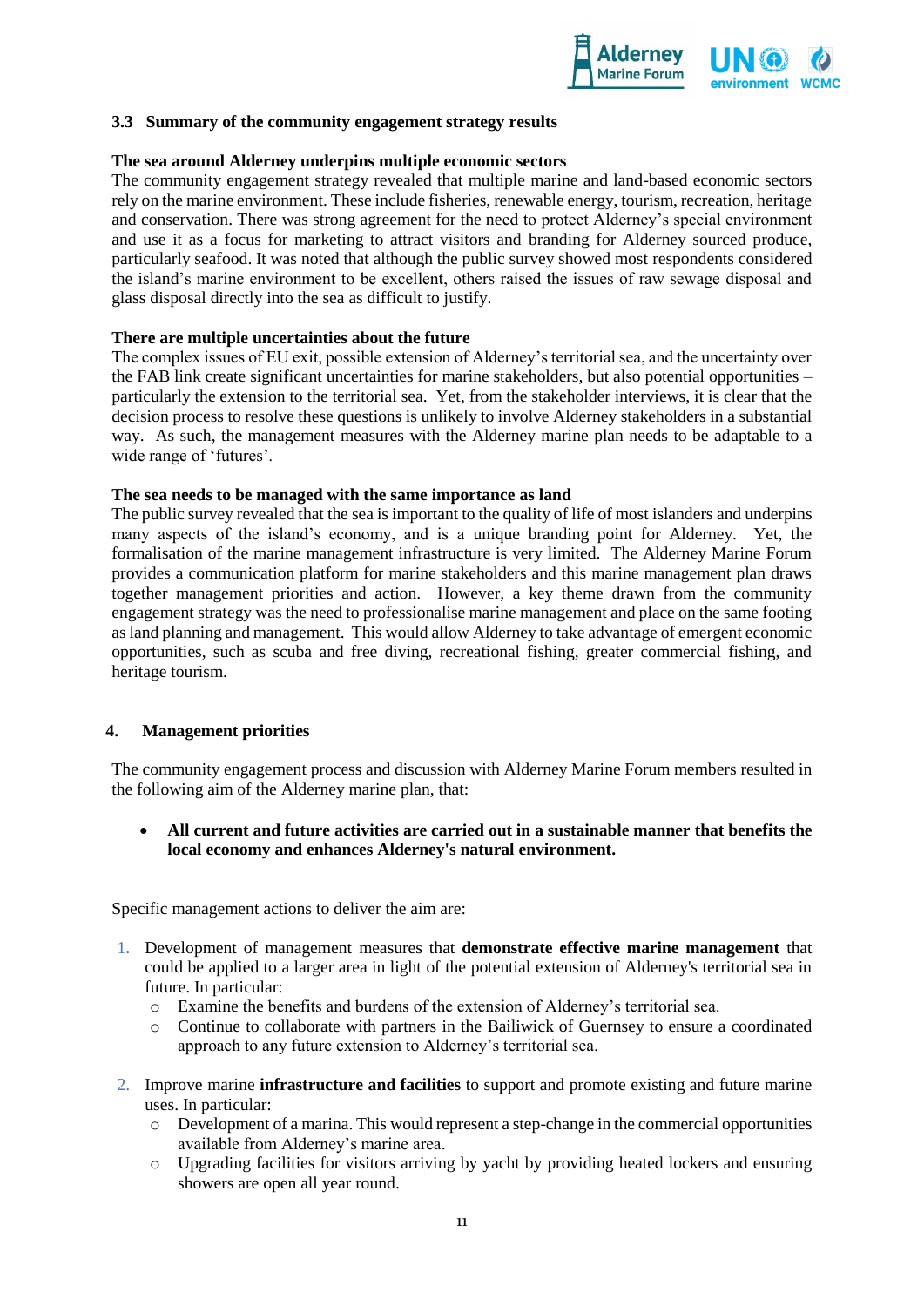

- 3. Recognise the critical role of Alderney's marine and coastal environment as part of the island's identity and take measures to **conserve and protect Alderney's marine environment** for the benefit of future generations. In particular:
	- o Continue to effectively manage Alderney's existing environmental designations.
	- o Seek opportunities for other designations that might enhance environmental protection and support economic and social well-being (such as World Heritage Status, blue flag beaches).
- 4. Raise the **awareness, knowledge and understanding** of the importance of Alderney's marine environment to the economic and social well-being of the island. In particular:
	- o Current and future marine uses and activities, especially commercial and economic activities.
	- o Current management measures and designations.
	- o Alderney's important marine environment and species.
	- o Potential implications of long-term changes such as climate change.
- 5. Maintain, support and promote the growth of the local **angling tourism and commercial fishing** industries in a sustainable manner. In particular:
	- $\circ$  Ensure that the interests of angling tourism and commercial fishing are aligned and mutually supportive.
	- o Develop an Alderney sustainable fish guide.
	- o Investigate the potential benefits of seafood branding / marketing focused on 'Alderney quality' seafood.
	- $\circ$  Seek to nurture a local seafood culture to enable more seafood to be retained on the island.
	- o Encourage traceability to individual fishermen to connect product to customer.
- 6. Continue to promote Alderney's marine and coastal environment as a key aspect of the island's unique identity in order to **support and enhance tourism.** In particular:
	- o Focus on high quality environment suitable for families.
	- o Focusing on environment and heritage.
- 7. Examine **new maritime commercial opportunities**, including:
	- o Establishment of a small ships register.
- 8. Improve island **transport links** to encourage visitors and to support local businesses. This should be part of coordinated island-wide transport policy, but should prioritise the development of new ferry services. (NB: this is being progressed separately by the States of Alderney Surface Transport Action Group).
- 9. Continue to **engage key stakeholders and the local community** in issues of marine management and conservation to ensure that measures are implemented for the benefit of the island and its community. In particular:
	- o Maintain and support the Alderney Marine Forum.
	- o Support regular public engagement activities focused on marine management decisions.
- 10. Implement **waste management** measures and practices to reduce adverse impacts on the marine environment and improve water quality. In particular:
	- o End waste dumping directly into the sea.
	- o End the release of untreated sewage.

(NB: these are being progressed separately by the States of Alderney).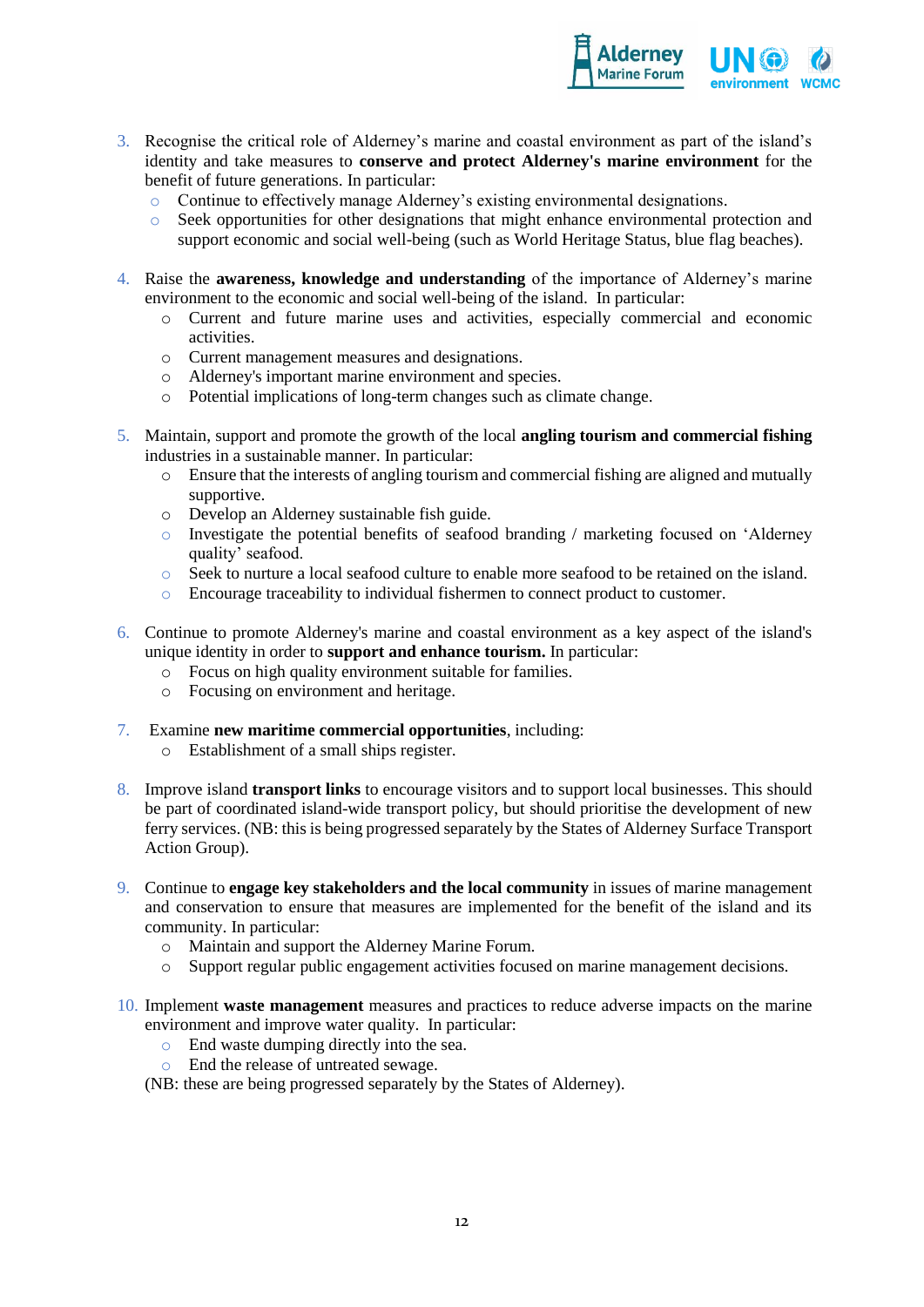

### **5. Recommendations to the States of Alderney to support the delivery of the Alderney Marine Management Plan**

It is clear that there is considerable support for the enhanced management and protection of Alderney's marine and coastal environment and that its effective management is central to the island's economy and social well-being. The Alderney Marine Plan highlights specific and targeted measures, supported by key marine stakeholders and the wider community, that support the delivery of these outcomes. In order to support the implementation of the Alderney Marine Plan, and in so doing unlock social and economic benefits, the States of Alderney has a number of options.

**The States of Alderney Policy and Finance Committee is recommended to:**

- **1. Request the Chief Executive, States of Alderney to consider how to support the resource requirements for the delivery of the options in the report;**
- **2. Develop branding of Alderney's marine area to support business development;**
- **3. Designate Alderney's marine area as a Locally Managed Marine Area;**
- **4. At the appropriate time, consider designation of Alderney's marine area as a World Heritage Site.**

The advantages and disadvantages of each option are presented in Table 3. It should be noted that these options could be combined. For example, the delegation of a Marine business development officer role would combine well with the (re)branding of Alderney's marine area.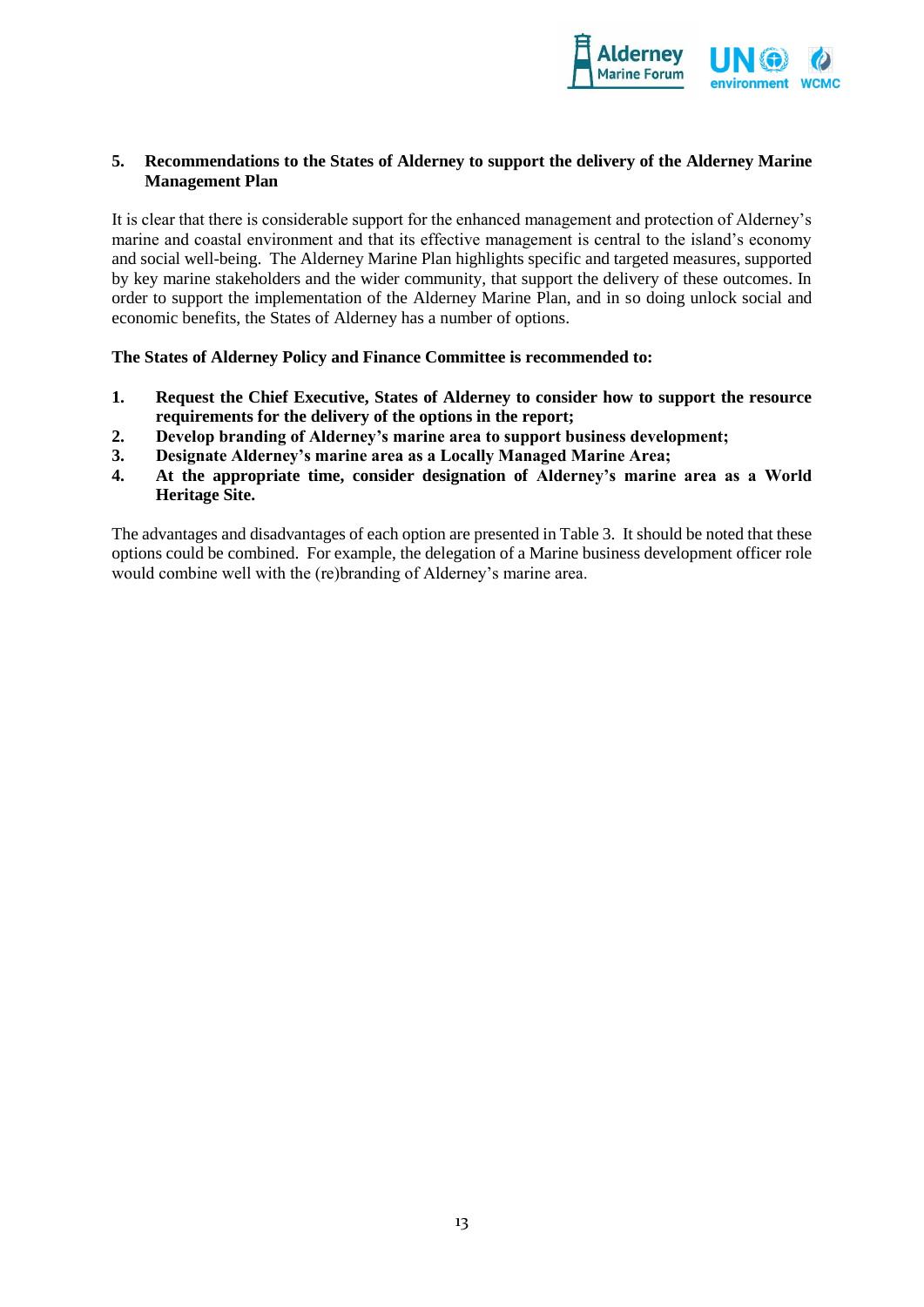

Table 3. Options for support from the States of Alderney to support the delivery of the Alderney Marine Management Plan

|                | Option                                                                                                                                                                                                                                                                                                                                                                                                                                                                                                                                                                                                                                                           | <b>Advantages</b>                                                                                                                                                                                                                                                                                                                                                                       | <b>Disadvantages</b>                                                                                                                                                                                                                                                                                                                                                                                                                                  |
|----------------|------------------------------------------------------------------------------------------------------------------------------------------------------------------------------------------------------------------------------------------------------------------------------------------------------------------------------------------------------------------------------------------------------------------------------------------------------------------------------------------------------------------------------------------------------------------------------------------------------------------------------------------------------------------|-----------------------------------------------------------------------------------------------------------------------------------------------------------------------------------------------------------------------------------------------------------------------------------------------------------------------------------------------------------------------------------------|-------------------------------------------------------------------------------------------------------------------------------------------------------------------------------------------------------------------------------------------------------------------------------------------------------------------------------------------------------------------------------------------------------------------------------------------------------|
| 1              | <b>Marine business development role</b><br>This would be a professional position within the<br>States of Alderney tasked to catalyze the delivery<br>of the actions presented in the Alderney Marine<br>Management Plan. Such positions are common to<br>support terrestrial planning activities                                                                                                                                                                                                                                                                                                                                                                 | • Directly supporting the delivery of the<br>marine plan which itself has substantial<br>support from the island community.<br>• Directly supports maritime business<br>development.<br>• Recognizes the significance of the<br>maritime business to the Alderney<br>community.<br>• Increases the focus on supporting maritime<br>business in the States decision making<br>processes. | • Finding a suitably individual to undertake the role<br>may be challenging.<br>• The ongoing cost of the role may be a challenge.                                                                                                                                                                                                                                                                                                                    |
| $\overline{2}$ | <b>Branding</b><br>Branding is an important tool in promoting the<br>image of a place to support the achievement of<br>management objectives. There was no consensus<br>about the suitable name for the Alderney marine<br>area. However, a brand that captured Alderney's<br>marine area as being beautiful, business<br>orientated, technology savvy, and environmentally<br>friendly was identified as a potential future option.<br>This option would be developed by the Director of<br>Business Development as part of an overall<br>branding review strategy covering the States of<br>Alderney to develop civic pride and strengthen<br>island identity. | • Branding of Alderney's marine and coastal<br>area would be low cost.<br>• It would support multiple sectors through<br>developing a premium image of Alderney.                                                                                                                                                                                                                        | • There would need to be a coordinated approach to<br>adopt the brand across all relevant sectors.<br>• The reality of Alderney would need to match the<br>brand being promoted. For example, it would be<br>difficult to brand Alderney as a high quality<br>environment while current waste management<br>practices are maintained. As such, branding could<br>generate indirect costs. However, this is<br>proportionate to the level of branding. |
| 3              | <b>Locally managed marine area designation</b><br>This is an internationally recognized 'light touch'<br>designation under which a local community is<br>recognized as being responsible for the<br>management of a marine area. It is a flexible<br>designation that is focused on sustainable use of                                                                                                                                                                                                                                                                                                                                                           | • Recognized designation places Alderney's<br>marine management efforts 'on the map'.<br>• It would provide a framework for<br>management of Alderney's marine area.<br>• Increase tourism.                                                                                                                                                                                             | • This designation would require awareness raising<br>amongst the community.<br>• May be difficult to obtain buy-in.<br>• The designation may not generate substantial<br>differences from the current situation, but it is a<br>low cost, low risk option.                                                                                                                                                                                           |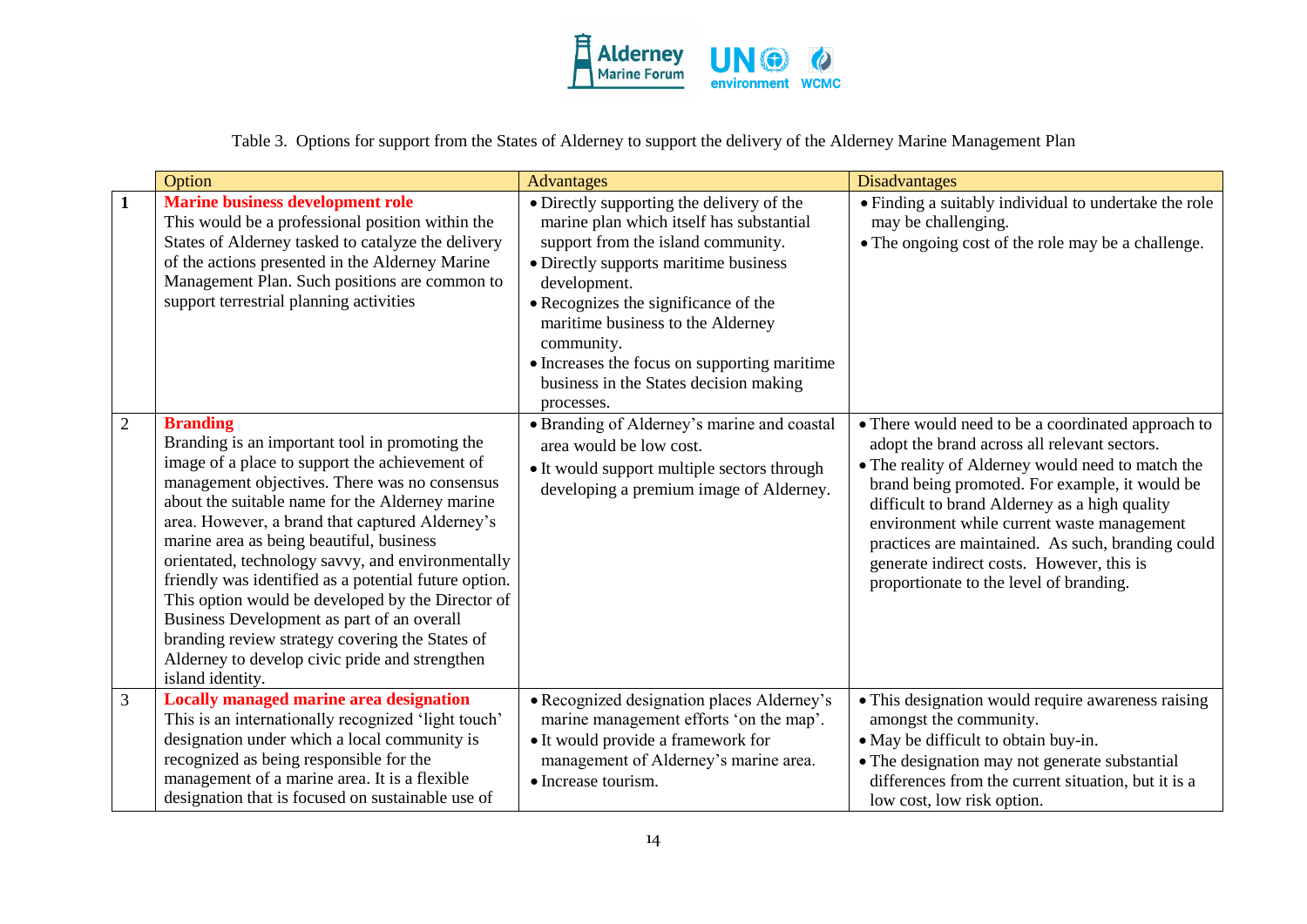

|                         | Option                                                                                                                                                                                                                                                                                                                                                                                                                                                                                                                      | <b>Advantages</b>                                                                                                                                       | <b>Disadvantages</b>                                                                                                                                                                                                                                                                                                                                                                                       |
|-------------------------|-----------------------------------------------------------------------------------------------------------------------------------------------------------------------------------------------------------------------------------------------------------------------------------------------------------------------------------------------------------------------------------------------------------------------------------------------------------------------------------------------------------------------------|---------------------------------------------------------------------------------------------------------------------------------------------------------|------------------------------------------------------------------------------------------------------------------------------------------------------------------------------------------------------------------------------------------------------------------------------------------------------------------------------------------------------------------------------------------------------------|
|                         | marine resources (not only conservation). The<br>area could be branded to maximize the marketing<br>value of the designation.                                                                                                                                                                                                                                                                                                                                                                                               | • Add to Island's environmental reputation.                                                                                                             |                                                                                                                                                                                                                                                                                                                                                                                                            |
| $\overline{\mathbf{4}}$ | <b>World Heritage Site designation</b><br>When the time is appropriate for the Island and<br>the resources are available, pursue the option of<br>gaining status conferred by UNESCO on cultural<br>and/or natural sites of global significance.<br>Alderney could claim this status on the basis of its<br>natural environment and military heritage. World<br>Heritage Site designation has been found to<br>support economic development and environmental<br>protection in Dorset (branded as 'The Jurassic<br>Coast'). | • This would substantially raise the<br>international profile of Alderney.<br>• It is likely to increase visitor numbers and<br>interest in the island. | • Obtaining the designation is costly and a full<br>evaluation would be needed to consider the extent<br>to which Alderney might meet the designation<br>criteria.<br>• A comprehensive management plan is needed to<br>accompany the designation at the application<br>stage.<br>• Regular review and evaluation of the status of the<br>designation and associated management plan<br>would be expected. |

**The States of Alderney Policy and Finance Committee is recommended to:**

- **1. Request the Chief Executive, States of Alderney to consider how to support the resource requirements for the delivery of the options in the report;**
- **2. Develop branding of Alderney's marine area to support business development;**
- **3. Designate Alderney's marine area as a Locally Managed Marine Area;**
- **4. At the appropriate time, consider designation of Alderney's marine area as a World Heritage Site.**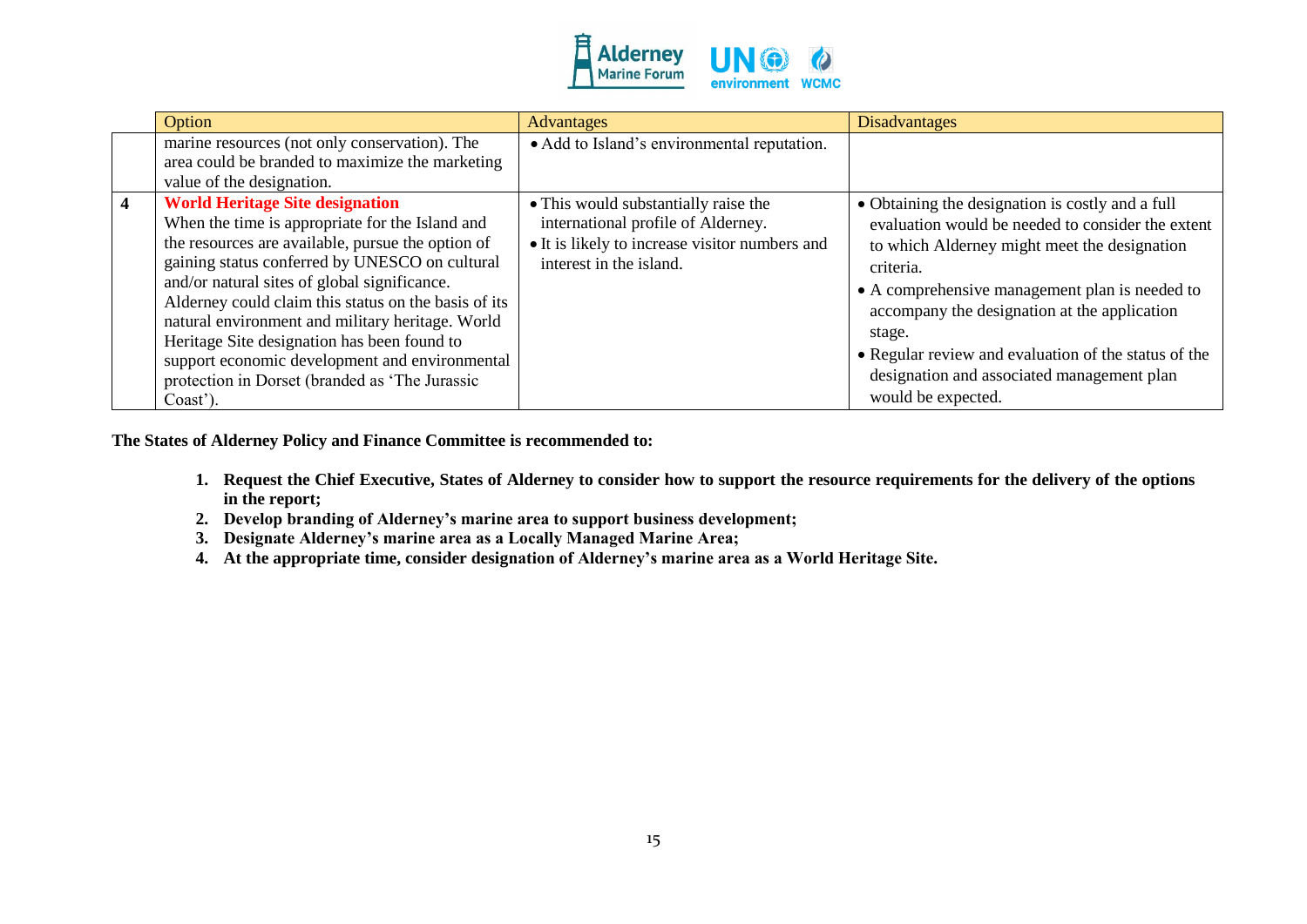

# **ANNEX 1. Terms of Reference of the Alderney Marine Forum**

### **Purpose of the Alderney Marine Forum:**

- To provide a neutral communication platform for discussion of all matters related to the sustainable use and conservation of Alderney's marine resources.
- To lead the development and implementation of a Marine Plan to support the long term sustainable use and conservation of Alderney's marine resources and the communities that rely upon, and enjoy them.
- To enhance the coordination between marine sectors, activities and interests in Alderney to support mutually beneficial outcomes for the sustainable use and conservation of Alderney's marine resources and the communities that rely upon, and enjoy them.
- To provide active leadership to promote the importance of the sustainable use and conservation of Alderney's marine resources in island-wide policy- and law-making.

#### **Membership of the Alderney Marine Forum:**

- Membership is open to any organisation or person with a recognised direct interest, responsibility or role in the sustainable use and conservation of Alderney's marine resources.
- It is expected that all members of the Forum support the purpose of the Forum. Any Forum member that does not support the purpose of the Forum may, at the Chair's discretion, be asked to leave the Forum.
- Any States members attending a Forum meeting should do so in a non-political capacity.

#### **Accountability:**

- The Alderney Marine Forum is directly accountable to the people of Alderney and to the States of Alderney.
- All members of the Alderney Marine Forum are equally accountable for the work of the Forum.

#### **Review:**

 The Terms of Reference of the Alderney Marine Forum will be reviewed every two years or when deemed appropriate by members of the Forum.

#### **Ways of working:**

- $\Box$  The Alderney Marine Forum is a neutral body that facilitates the sustainable use and  $\bullet$ conservation of Alderney's marine resources through sharing information and supporting improved coordination between people and organisations with an interest in Alderney's marine resources.
- The Alderney Marine Forum will not adopt a political or campaigning stance.
- All outputs from the Alderney Marine Forum will be developed by consensus.

#### **Meetings:**

- Forum meetings will be held at least every three months (or more frequently a agreed by Forum members).
- Forum meetings will be chaired independently by a member of the Forum.
- The Forum chair will be selected by the Forum for a term of two years.
- An open call for agenda items will be issued ahead of every Alderney Marine Forum meeting.
- All members of the Forum can suggest agenda items for discussion.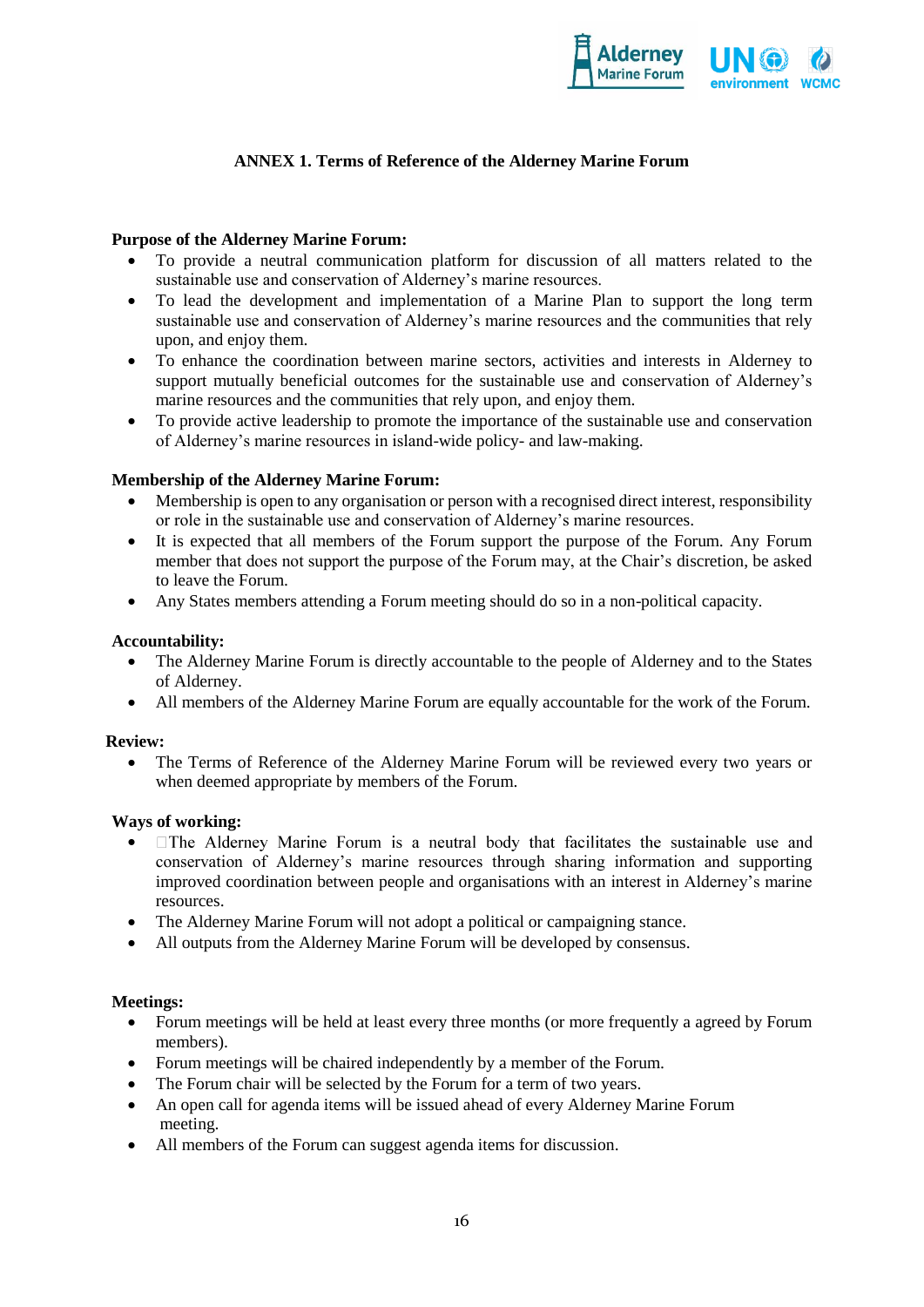

# **Sharing of information and resources:**

- The Alderney Marine Forum will operate openly and transparently.<br>• All documents related to the work of the Alderney Marine Forum, in
- All documents related to the work of the Alderney Marine Forum, including minutes of meetings and reports, will be freely available via the Alderney Marine Forum website.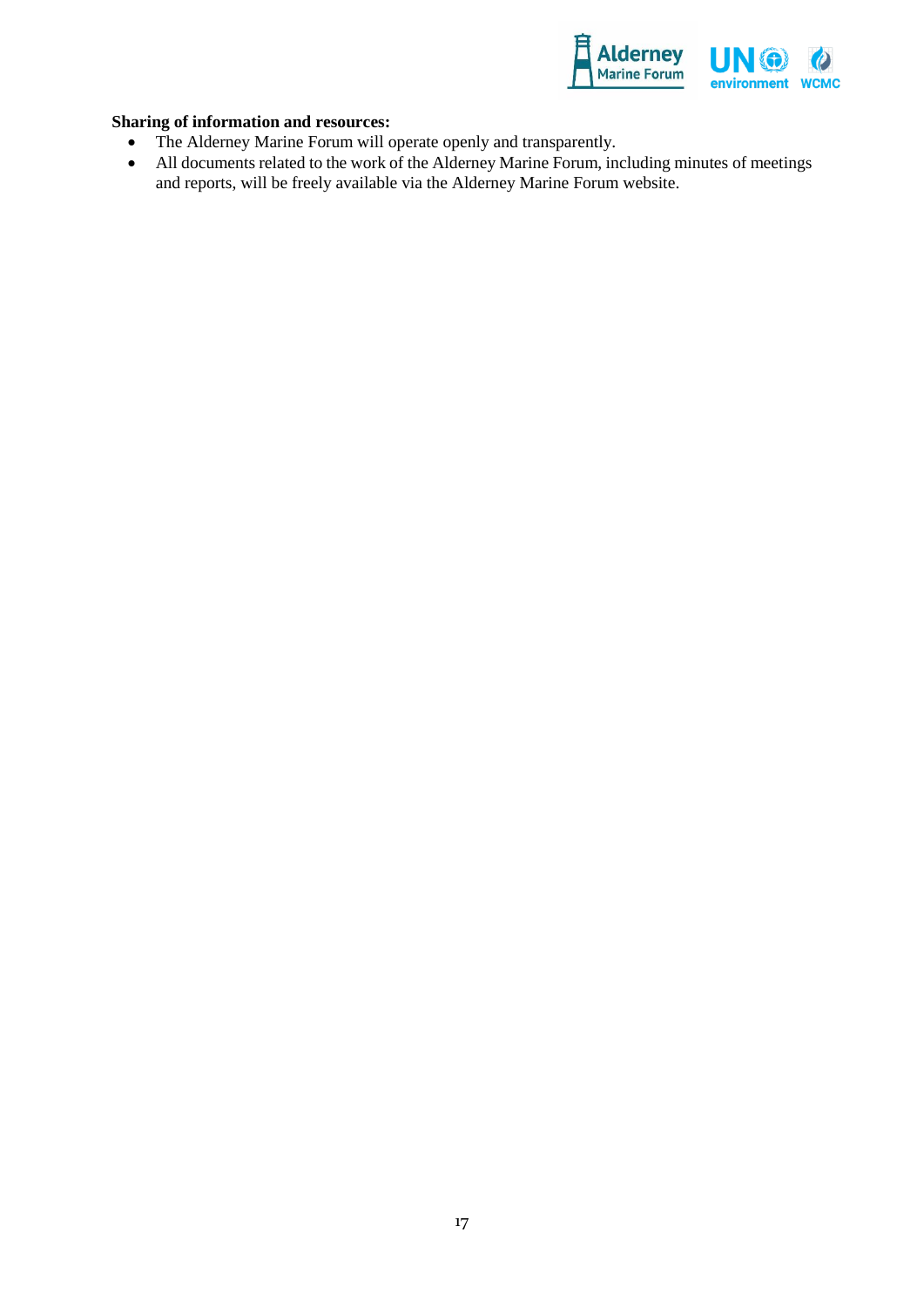

# **ANNEX 2. Public questionnaire**

*What are your views on the future management of the sea around Alderney?*

Dear Alderney resident,

The **Alderney Marine Forum** is seeking the views of Alderney residents on how the sea around Alderney should be managed for the benefit of all Alderney residents for the next 10 years and beyond. The Alderney Marine Forum has two key purposes:

- 1. To provide a platform for those organisations involved in using and managing the sea around Alderney to better coordinate their actions for mutual benefit.
- 2. To develop a marine management plan to ensure the balanced use of Alderney's marine waters to support the island's economy, people and environment.

An important part of the work of the Forum is to obtain the views of Alderney residents about the future management of the coast and sea around Alderney. The Forum therefore invites your input by completing this short survey. This survey has been delivered to every household on Alderney to gather as many views as possible. There are additional copies of the survey at the Harbour Office and Island Hall, or downloadable from our website if required. The survey does not ask you to identify yourself so please share your views openly.

#### **Returning completed surveys:**

Please return your completed survey by placing it in either of the two special post-boxes located in Island Hall or the Harbour Office by **20th March 2017**. If you would prefer your survey to be collected, please let us know by emailing: [info@alderneymarineforum.com](mailto:info@alderneymarineforum.com) or calling 822816.

For more information about the Alderney Marine Forum, please visit our website: [www.alderneymarineforum.com.](http://www.alderneymarineforum.com/)

Many thanks for completing the survey – your views will really support the future management of the coast and sea around Alderney.

Yours sincerely,

Dave McAllister, Chairman Alderney Marine Forum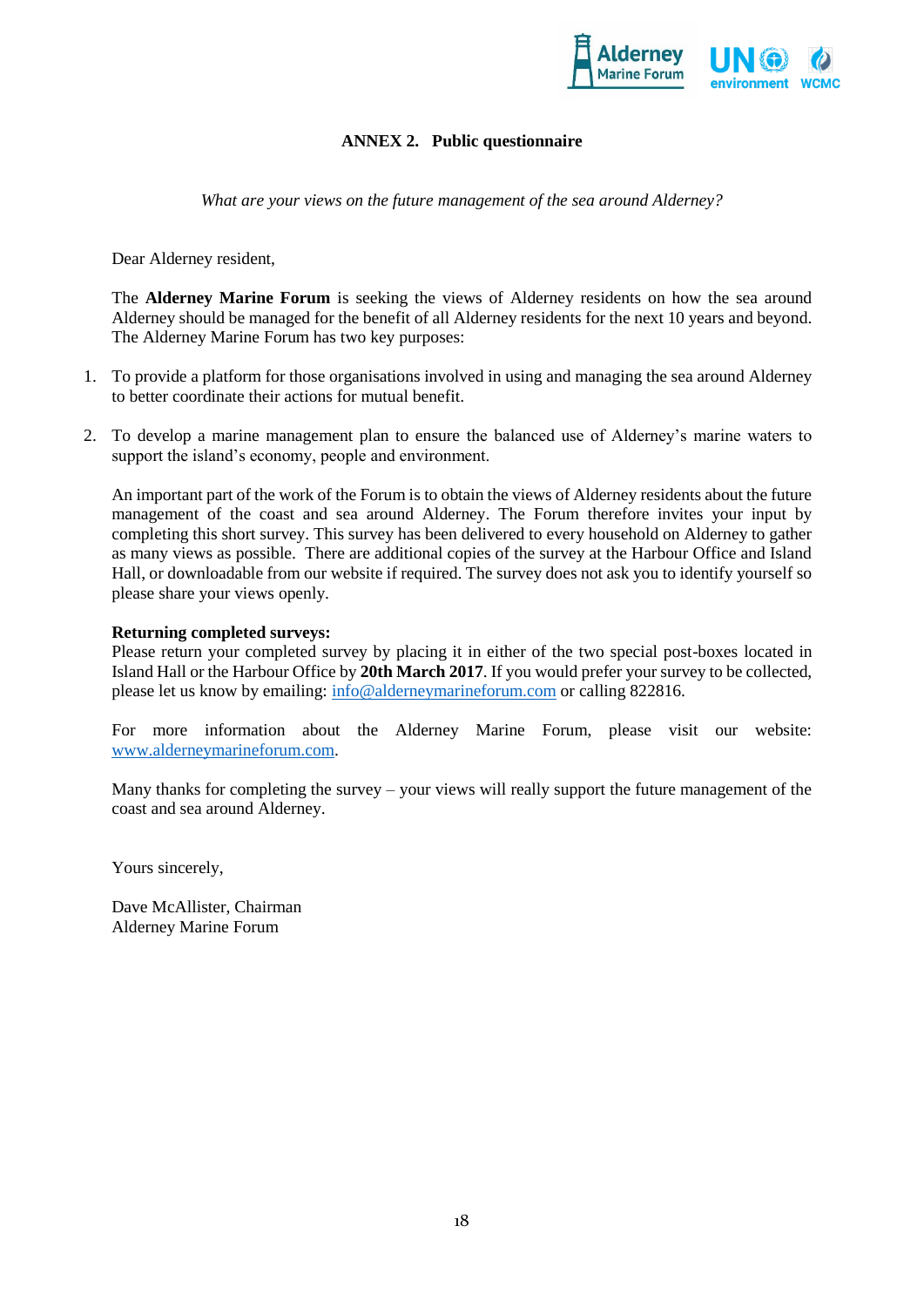

# **START OF THE SURVEY**

**1. How often do you do each of the following activities?** (Please tick all that apply)

|                                    | Every day | Every couple of days | Once a week | Once a month | Once every 3 months | Once a year | Never |
|------------------------------------|-----------|----------------------|-------------|--------------|---------------------|-------------|-------|
| Fishing from shore (recreational)  |           |                      |             |              |                     |             |       |
| Fishing from a boat (recreational) |           |                      |             |              |                     |             |       |
| Fishing from a boat (commercial)   |           |                      |             |              |                     |             |       |
| Sailing                            |           |                      |             |              |                     |             |       |
| Scuba diving                       |           |                      |             |              |                     |             |       |
| Snorkelling                        |           |                      |             |              |                     |             |       |
| Bird watching by/on the sea        |           |                      |             |              |                     |             |       |
| Kayaking / paddle boarding         |           |                      |             |              |                     |             |       |
| Swimming in the sea                |           |                      |             |              |                     |             |       |
| Looking at the sea                 |           |                      |             |              |                     |             |       |
| Visit the sea to relax             |           |                      |             |              |                     |             |       |
| Visit the sea to be inspired       |           |                      |             |              |                     |             |       |
| Marine conservation activities     |           |                      |             |              |                     |             |       |
| Marine mammal watching             |           |                      |             |              |                     |             |       |
| Transport to/from Alderney         |           |                      |             |              |                     |             |       |
| Scientific research                |           |                      |             |              |                     |             |       |
|                                    |           |                      |             |              |                     |             |       |

*Please add any other activities you do in the boxes below:*

# **2. What would encourage you to make more use of the coast and sea around Alderney?**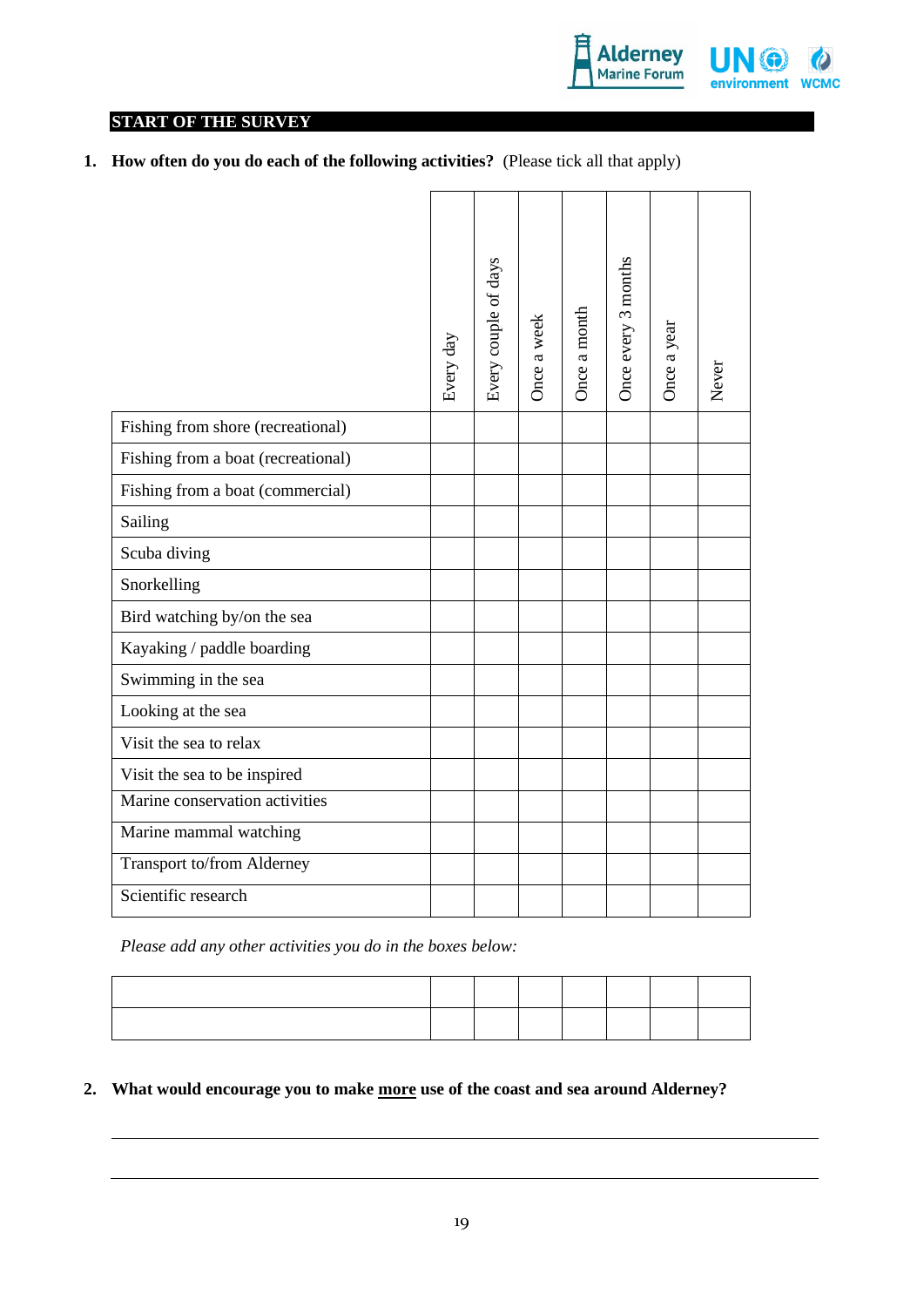

# **3. How important is the sea around Alderney to your quality of life?** (Please tick only <u>one</u>)

**4. How important is the sea around Alderney to your livelihood?** (Please tick only one)

| Not important  |  |
|----------------|--|
| Important      |  |
| Very important |  |
| Don't know     |  |

**5. What 3 words best describe what the coast and sea around Alderney means to you?**

**6. What do you think should be the key priorities for the management of the coast and sea around Alderney for the next 10-15 years?** 

*Please tick what you think are the most important 3 priorities:*

| Jobs and employment for island residents                           |
|--------------------------------------------------------------------|
| Maintenance of a viable island-based fishing fleet                 |
| Environmental protection                                           |
| Growth of the renewable energy industry                            |
| Improved tourism opportunities                                     |
| Protection of historical features and heritage                     |
| Maintenance of Alderney's island identity                          |
| Extension of Alderney's territorial sea to 12 nautical miles       |
| Improved recreational facilities for island residents and visitors |
| Improved marine transport links                                    |

*Please add any other priorities below:*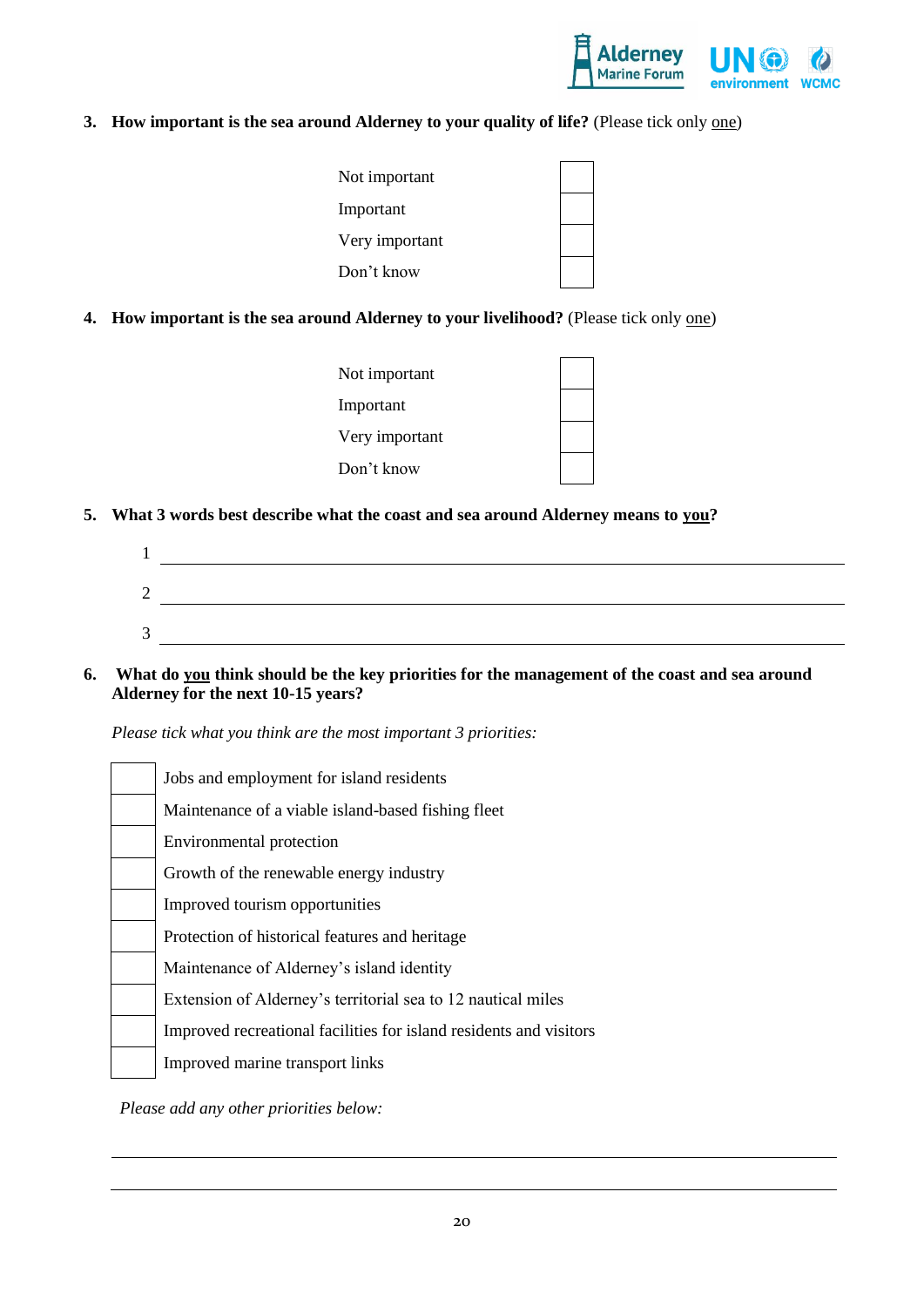

|    | 7. Are there any specific improvements you would like to see regarding the way in which the coast<br>and sea around Alderney is managed? |
|----|------------------------------------------------------------------------------------------------------------------------------------------|
|    |                                                                                                                                          |
|    |                                                                                                                                          |
|    |                                                                                                                                          |
|    |                                                                                                                                          |
|    |                                                                                                                                          |
| 8. | If you have any further comments about the coast and sea around Alderney, please write them<br>below:                                    |
|    |                                                                                                                                          |
|    |                                                                                                                                          |
|    |                                                                                                                                          |
|    |                                                                                                                                          |
|    |                                                                                                                                          |
|    |                                                                                                                                          |
|    |                                                                                                                                          |
|    |                                                                                                                                          |
|    | <b>ABOUT YOU</b>                                                                                                                         |
|    |                                                                                                                                          |
|    | 9. How long have you lived on Alderney?<br>years                                                                                         |
|    | 10. What is your age category?                                                                                                           |
|    | 18-24<br>45-54<br>55-64<br>25-34                                                                                                         |
|    | 35-44<br>65 and over                                                                                                                     |
|    | Male<br>Female<br>Are you?                                                                                                               |

**THANK YOU for completing the survey.** 

**Please return this survey by** placing it in either of the two special post-boxes located in **Island Hall** or the **Harbour Office** by **20th March 2017**. If you would prefer your survey to be collected, please let us know by emailing:  $\frac{info@alderneymarineform.com}{info@alderneymarineform.com}$  or calling 822816.